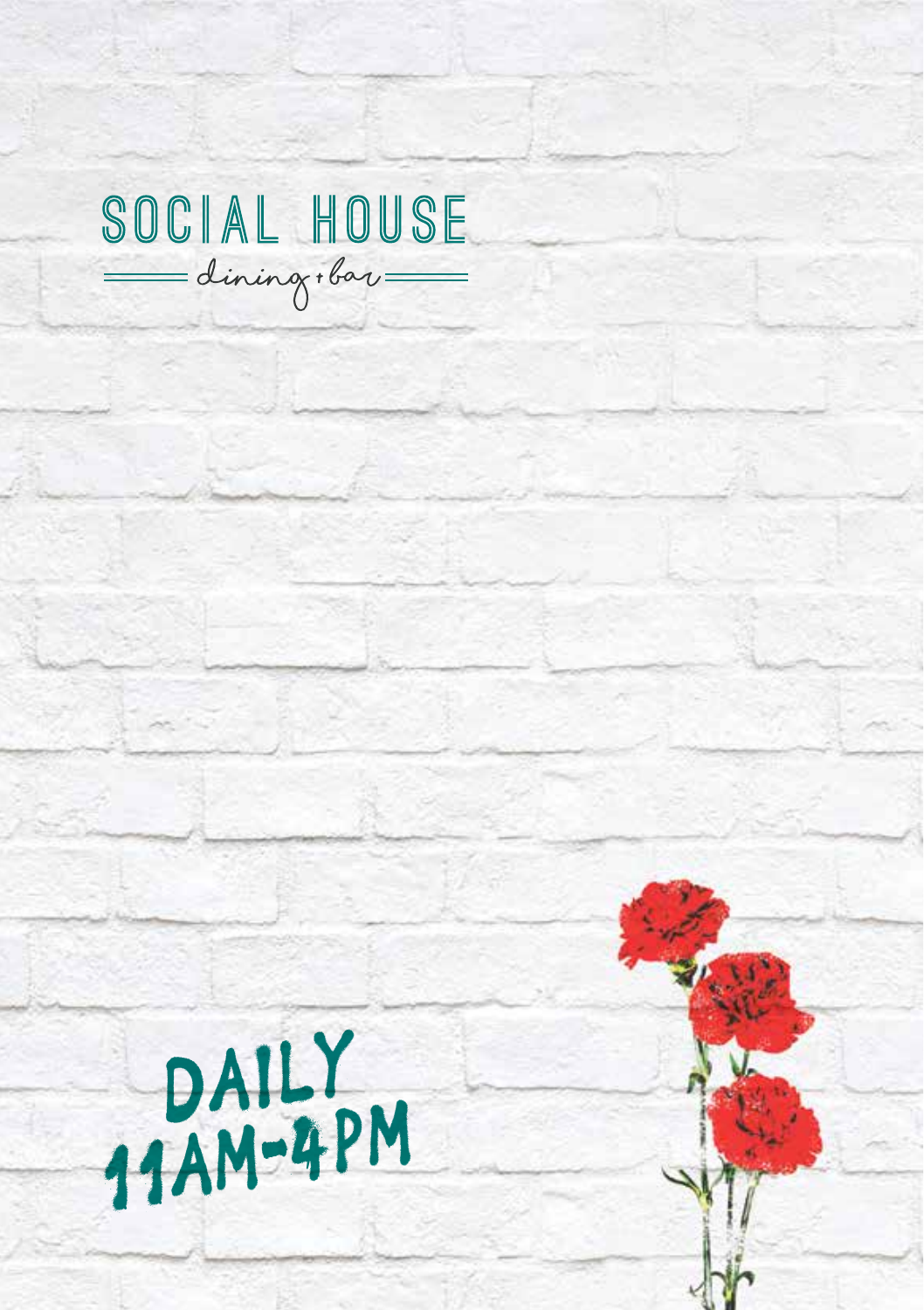## CAFÉ LUNCH MENU

| The Ruben sandwich<br>with corned silverside, braised cabbage, Swiss cheese<br>and straight cut chips     | 16   |
|-----------------------------------------------------------------------------------------------------------|------|
| Steak sandwich<br>with roquette, onion and Swiss cheese and straight cut chips                            | 18   |
| Southern style fried chicken club sandwich<br>with avocado, Smokey bacon, and straight cut chips          | 18   |
| American style beef burger<br>with bacon, American cheddar lettuce and straight cut chips                 | 19   |
| <b>Sticky beetroot salad</b><br>with farro, watercress, goats curd salad and zataar dressing              | 16   |
| Japanese chicken schnitzel<br>with straight cut chips, house salad and gravy                              | 20   |
| Craft Beer battered barramundi fillets<br>with straight cut chips, and house salad                        | 18   |
| Cos salad<br>with crisp bacon, croutons, boiled egg and<br>anchovy dressing. Add grilled chicken (\$2.00) | 16.5 |
| Forest mushroom linguine<br>zucchini, heirloom tomato, grana and extra virgin olive oil                   | 16   |

SPARKLING & CHAMPAGNE G B **DeBortoli Bancroft Bridge Brut 8 30 Grandin Methode Traditionnelle Brut 200ml**, France **14** WHITES & ROSE **DeBortoli Bancroft Sauvignon Blanc Semillon 7 29 Wild Oats Pinot Grigio Mudgee, NSW 8 36 Reverie Rose Pays d'Oc**, France **9 38** REDS **DeBortoli Bancroft Cabernet Merlot 7 29 TarraWarra Estate Pinot Noir** Yarra Valley, VIC 2016 **11 50 Hentley Farm Villain & Vixen Shiraz** Barossa, SA 2018 **9 45** BEERS **Asahi Super Dry 10 Corona 10 Peroni Nastro Azzuro 10 James Squire 150 Lashes Pale Ale** 425ml/500ml **10/12 Hahn Super Dry** 425ml **9 Victoria Bitter 8 4 Pines Kolsch 10** SOFT **Soft drinks & Juices 4.5 Lemon Lime & Bitters 4.9 Sparkling & Still water** 350ml/750ml **5/7**